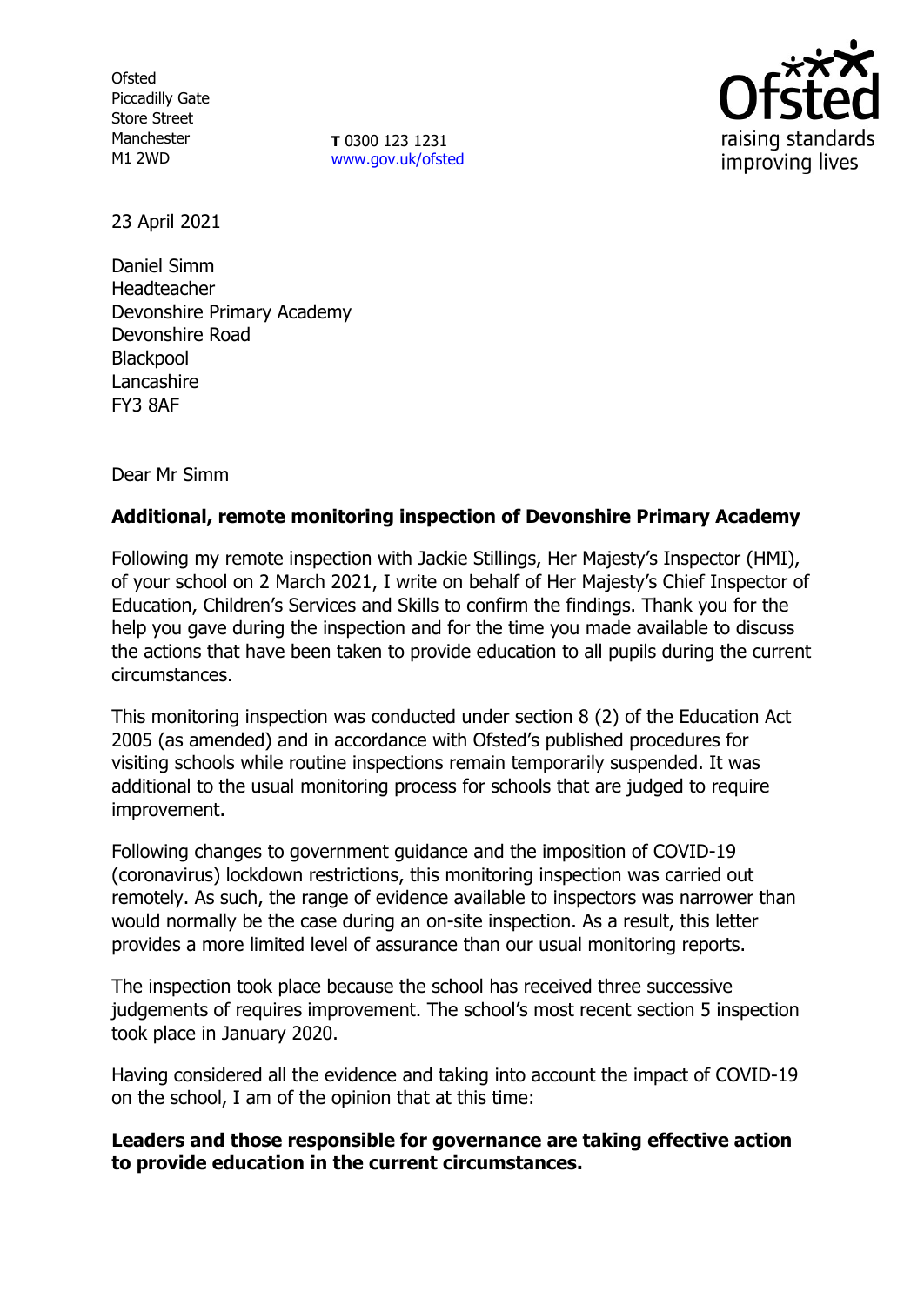

Leaders and those responsible for governance should take further action to:

 $\blacksquare$  ensure that all curriculum plans provide precise information about the knowledge that pupils need to develop at each stage of their learning.

#### **Context**

- Since the previous inspection a new assistant headteacher has been appointed. There is also a new chair of governors.
- Across autumn term 2020, approximately one third of pupils had to be educated at home for a short period of time.
- At the time of this inspection around one third of pupils were being educated on site. This included approximately four fifths of the school's most vulnerable pupils. All of the pupils with education, health and care plans were attending on site.

### **Main findings**

- You have worked successfully with the leadership team to ensure that pupils are able to continue their learning during these challenging times. You have adapted the existing curriculum to meet current challenges. Those pupils working at home study a curriculum that closely matches the one being provided for pupils who are in school.
- At the start of the pandemic you were in the process of making changes to the school's curriculum. You had introduced new approaches to the teaching of mathematics and English. You had also modified your history and geography curriculums. Plans for these subjects provide clear guidance to teachers about the knowledge that pupils need to acquire and the order in which it will be taught. However, the school's plans for other subjects do not have the same clarity and precision.
- Learning continues as usual for vulnerable pupils and the children of key workers who are attending school. Staff have provided many vulnerable pupils with additional support, particularly in reading and mathematics. This is helping them to keep up with their learning. Staff are in regular contact with the parents and carers of pupils who are working at home. They keep a close eye on how well pupils are progressing with their learning. Leaders have offered places in school to vulnerable pupils who are not engaging well enough in remote education. This has led to an increase in the numbers of vulnerable pupils attending school.
- You have provided all pupils with the resources that they need to learn at home. This includes books and art materials. You have worked with governors and parents to ensure that all pupils have the electronic devices that they need to access online learning when working at home. You have also ensured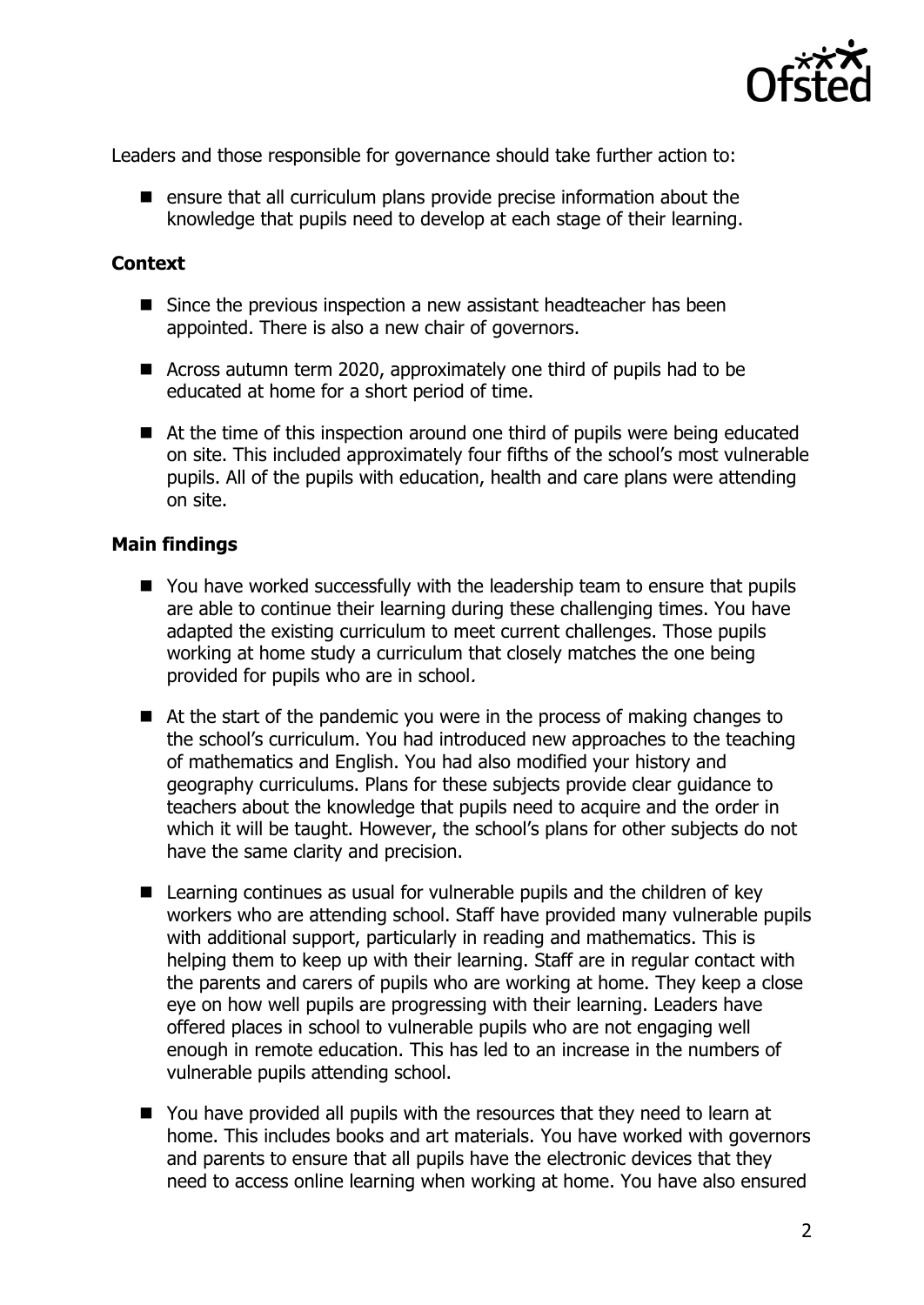

that staff have the knowledge and expertise to teach pupils remotely. This means that pupils are able to keep up with their friends who are working in school.

- There are high levels of engagement in learning, regardless of how pupils are accessing their education. Staff make regular checks on the progress that pupils are making in their learning, both at school and at home. They provide helpful feedback to pupils on the work that they complete. This helps to ensure that all pupils continue to benefit from a broad and balanced curriculum.
- You have prioritised the teaching of reading across the school. Teachers have adapted the reading curriculum so that pupils learn the same content at home as those who are working in school. For example, teachers use videos to help younger pupils to learn and practise phonics. Older pupils have access to online reading activities. This is helping to ensure that pupils continue to develop their reading skills, along with their love of reading.
- Staff are providing effective support for pupils with special educational needs and/or disabilities (SEND). The leader for SEND works with teachers to help them adapt their plans to ensure that these pupils receive an education that is matched to their needs. Leaders have continued to work with a wide range of external agencies to provide support for these pupils and their families.
- Governors are fully aware of the challenges facing the school. Governors hold you and other leaders to account for the quality of education that is being provided for pupils. They play an active role in school life. They have regular discussions with leaders to assure themselves that everything possible is being done to support pupils and their families during the current challenging circumstances.
- The trust has supported senior leaders in developing the curriculum and the school's remote education offer. The trust has also helped to strengthen the skills of subject leaders through regular training and support.

## **Evidence**

This inspection was conducted remotely. We spoke to you, other senior leaders, trustees and governors to discuss leaders' actions to provide education to all pupils during a national lockdown. We also met with the trust's chief executive officer.

We met with pupils to discuss their learning and to hear them read. We examined curriculum plans, looked at samples of pupils' work and viewed examples of remote learning. We considered the 10 responses to Ofsted's online questionnaire, Parent View, including seven free-text responses. We also reviewed the 51 responses to Ofsted's staff questionnaire.